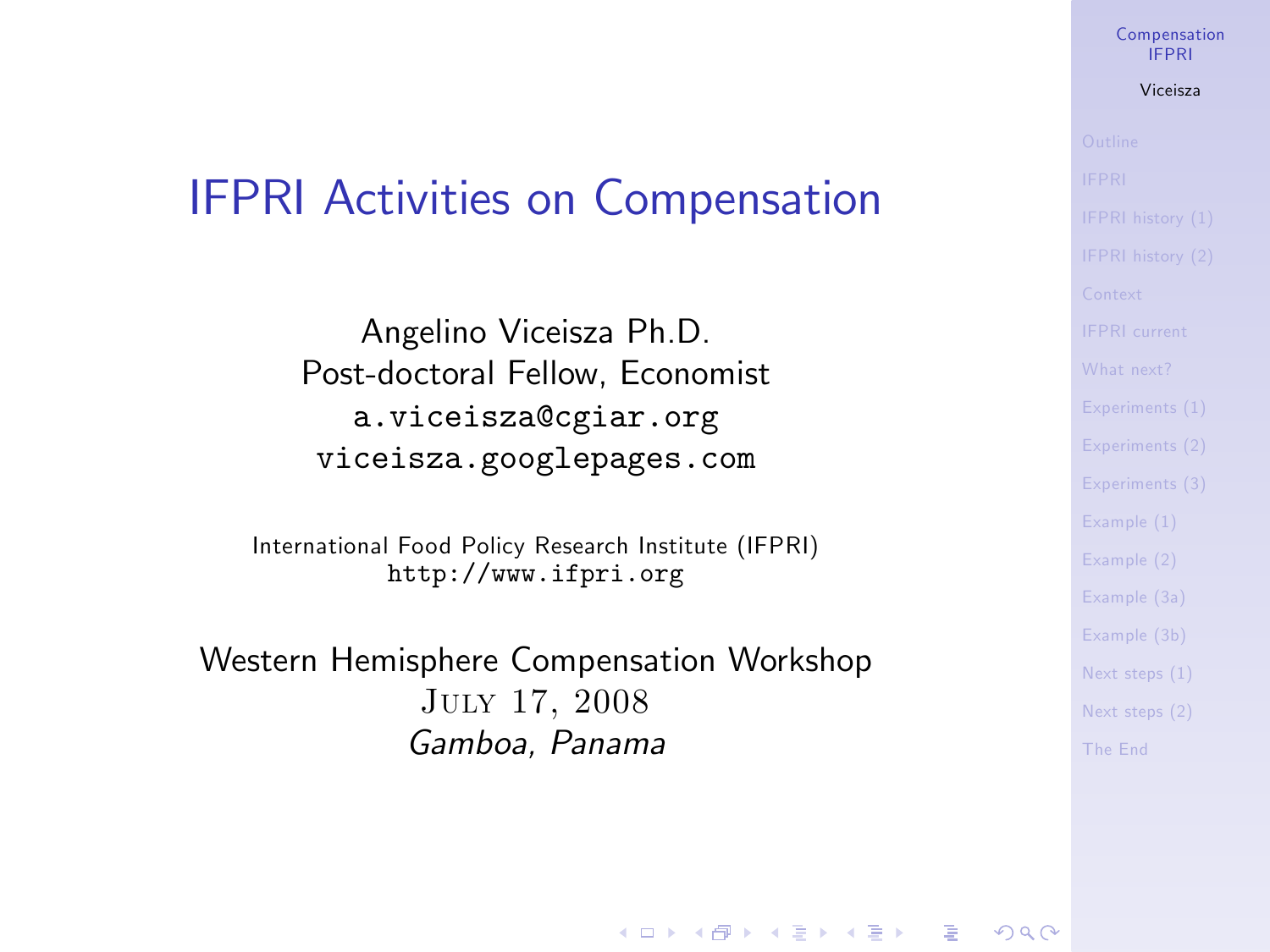# Outline of presentation

- $\triangleright$  Who is IFPRI?
- $\blacktriangleright$  IFPRI's past research on compensation (1, 2)
- $\triangleright$  Context for presentation based on the discussions at the workshop
- $\blacktriangleright$  IFPRI's current research on compensation
- $\blacktriangleright$  What are experiments? (1, 2, 3)
- $\blacktriangleright$  Examples of experiments
	- Experiment  $(1)$ : Preferences "The price is right"
	- Experiment  $(2)$ : Preferences "The time/risk is right"
	- Experiment  $(3)$ : Institutions "Design reporting mechanism"

**KORKA SERKER ORA** 

<span id="page-1-0"></span> $\blacktriangleright$  Next steps (1, 2)

### [Compensation](#page-0-0) IFPRI

## Viceisza

# [Outline](#page-1-0)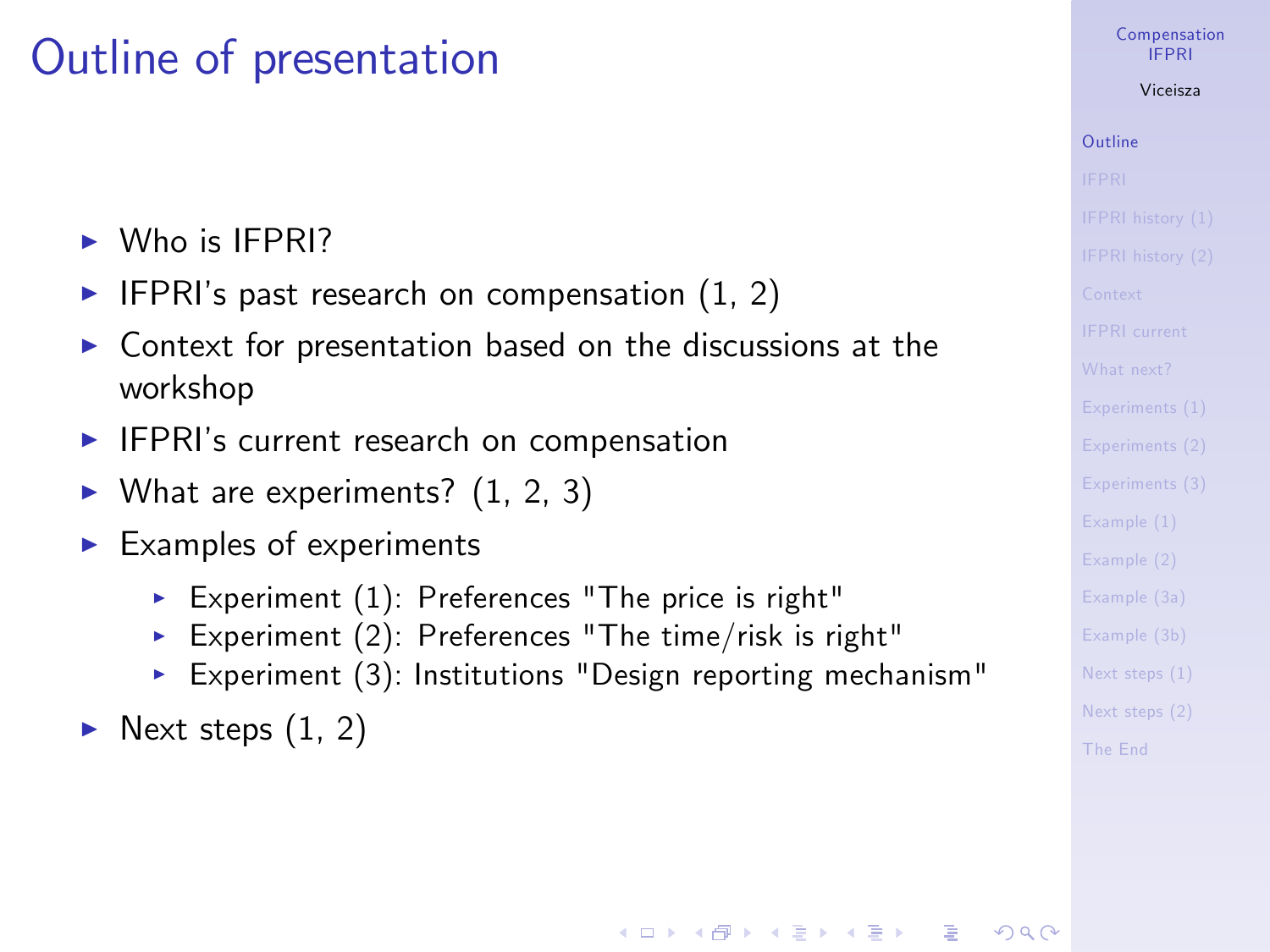# Who is IFPRI?

- $\blacktriangleright$  IFPRI stands for International Food Policy Research Institute (<www.ifpri.org>)
	- $\triangleright$  One of 15 research centers belonging to the Consultative Group on International Agricultural Research (<www.cgiar.org>)
- $\blacktriangleright$  IFPRI's vision
	- $\triangleright$  A world free of hunger and malnutrition
- $\blacktriangleright$  IFPRI's mission
	- $\triangleright$  To provide research-based policy solutions that reduce poverty and end hunger and malnutrition
- <span id="page-2-0"></span> $\blacktriangleright$  IFPRI's human focus
	- $\triangleright$  The world's poor, primarily in developing countries

### [Compensation](#page-0-0) IFPRI

### Viceisza

### [IFPRI](#page-2-0)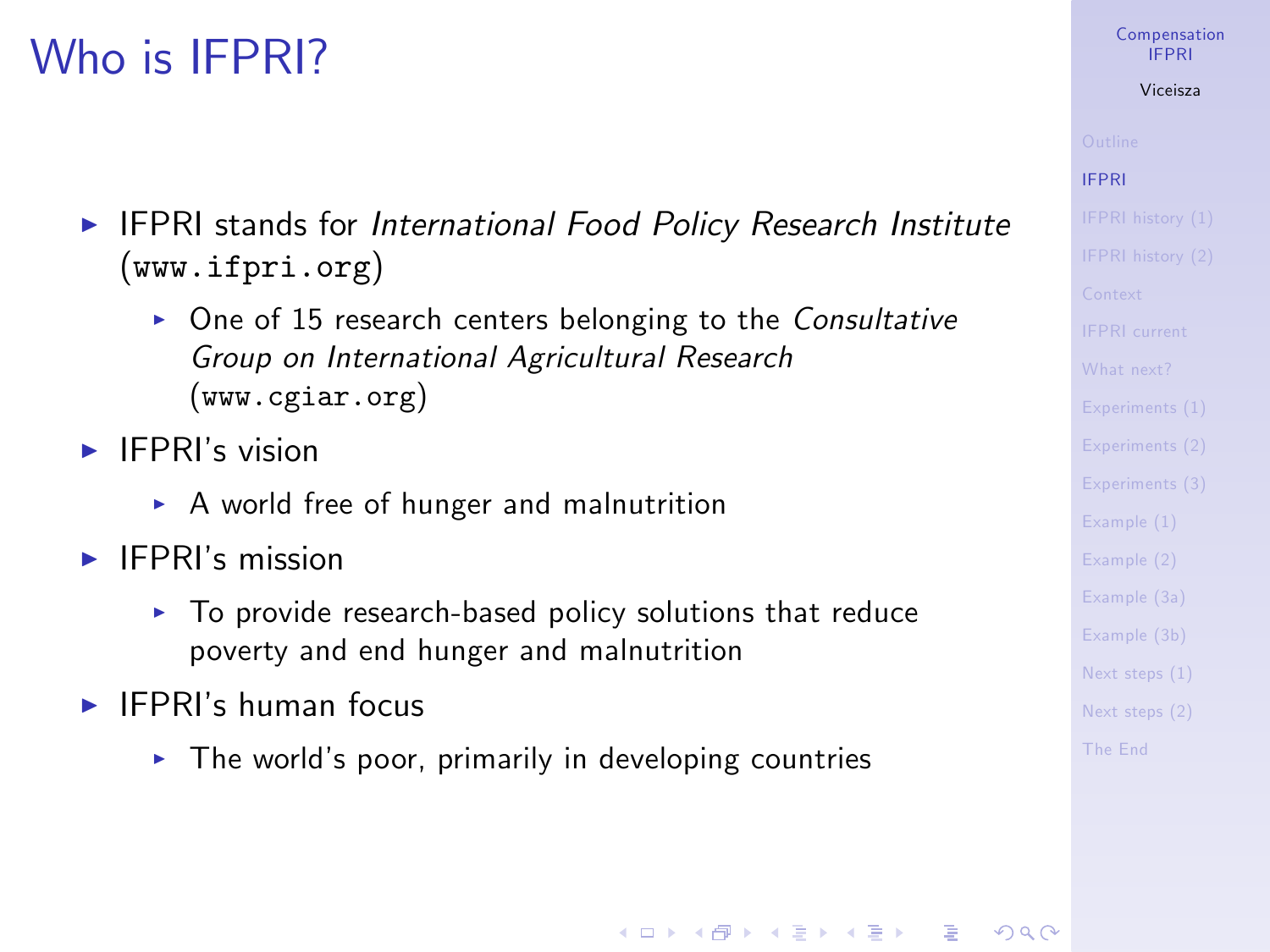# IFPRIís past research on compensation (1)

- $\triangleright$  Enhancing control of HPAI in developing countries through compensation: issues and good practice
	- $\blacktriangleright$  Published in 2006
	- ▶ Collaborating partners: FAO, IFPRI, OIE, WB
- $\blacktriangleright$  Main issues
	- $\triangleright$  Why compensate?
	- $\blacktriangleright$  Who to compensate?
	- $\blacktriangleright$  What to compensate?
	- $\triangleright$  When to compensate?
	- $\blacktriangleright$  How to compensate?
	- $\triangleright$  Other necessary conditions for good practice
		- $\triangleright$  Awareness, understanding and preparedness
- <span id="page-3-0"></span> $\triangleright$  The FAO-IFPRI-OIE-WB report answered these questions mainly from a qualitative standpoint (next slide)

# [Compensation](#page-0-0) IFPRI Viceisza [IFPRI history \(1\)](#page-3-0)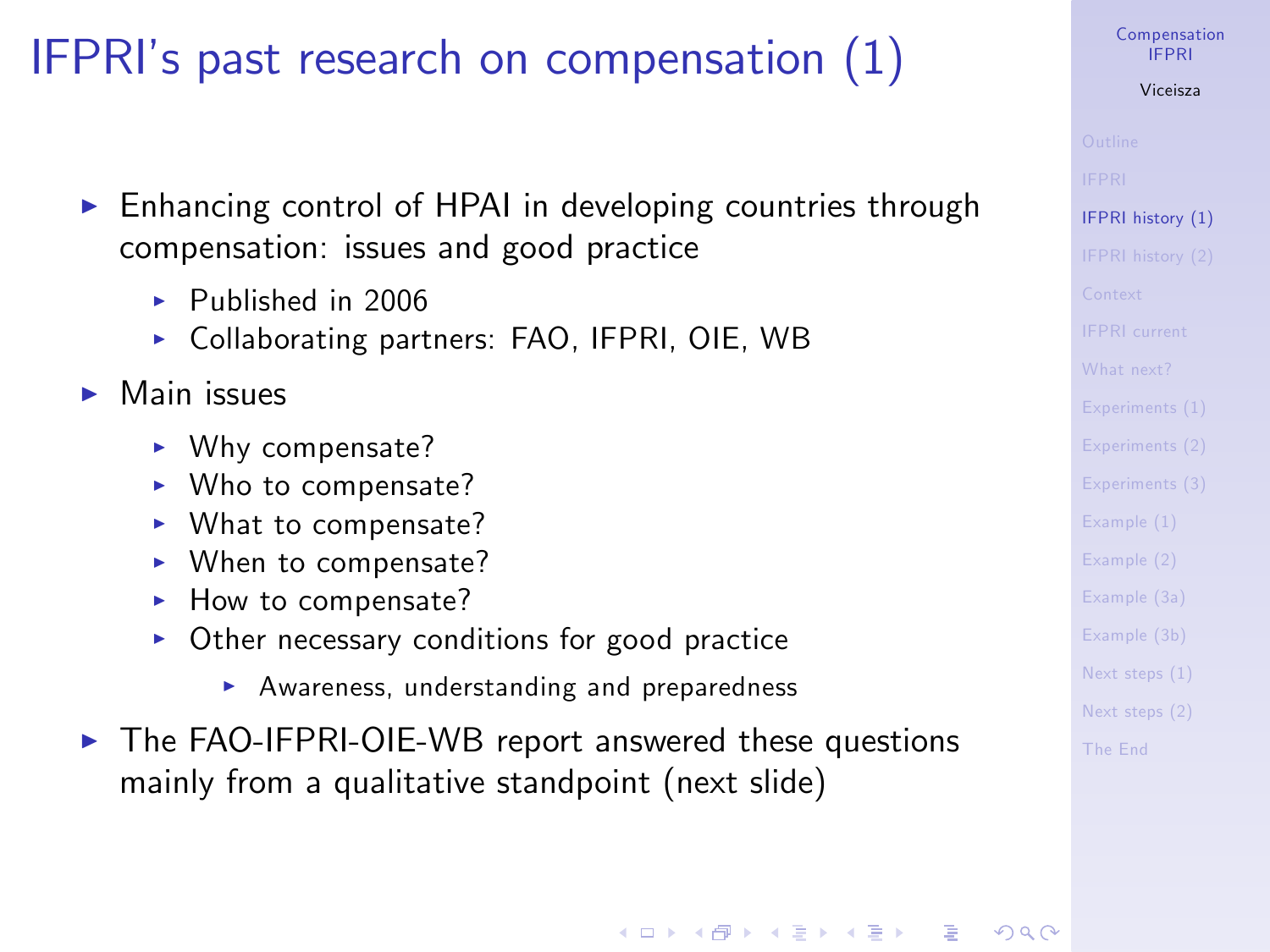# IFPRIís past research on compensation (2)

- $\blacktriangleright$  Why compensate?
	- Prevention and control; i.e., to induce reporting
- $\blacktriangleright$  Who?
	- $\triangleright$  The appropriate beneficiaries; mainly, the owners of the culled animals
- $\blacktriangleright$  What/how much?
	- $\blacktriangleright$  More than 50% of pre-outbreak market prices; ideally, between 75% and 90% (only direct losses)
- $\blacktriangleright$  When/how quickly to compensate?
	- $\triangleright$  Within 24 hours of culling-preventive
- $H_{OM}$ 
	- ▶ Cash or vouchers; designated budget
- $\blacktriangleright$  Awareness and understanding?
	- $\rightarrow$  3%-5% of budget dedicated to social marketing
- <span id="page-4-0"></span>▶ Preparedness!

[Compensation](#page-0-0) IFPRI Viceisza

[IFPRI history \(2\)](#page-4-0)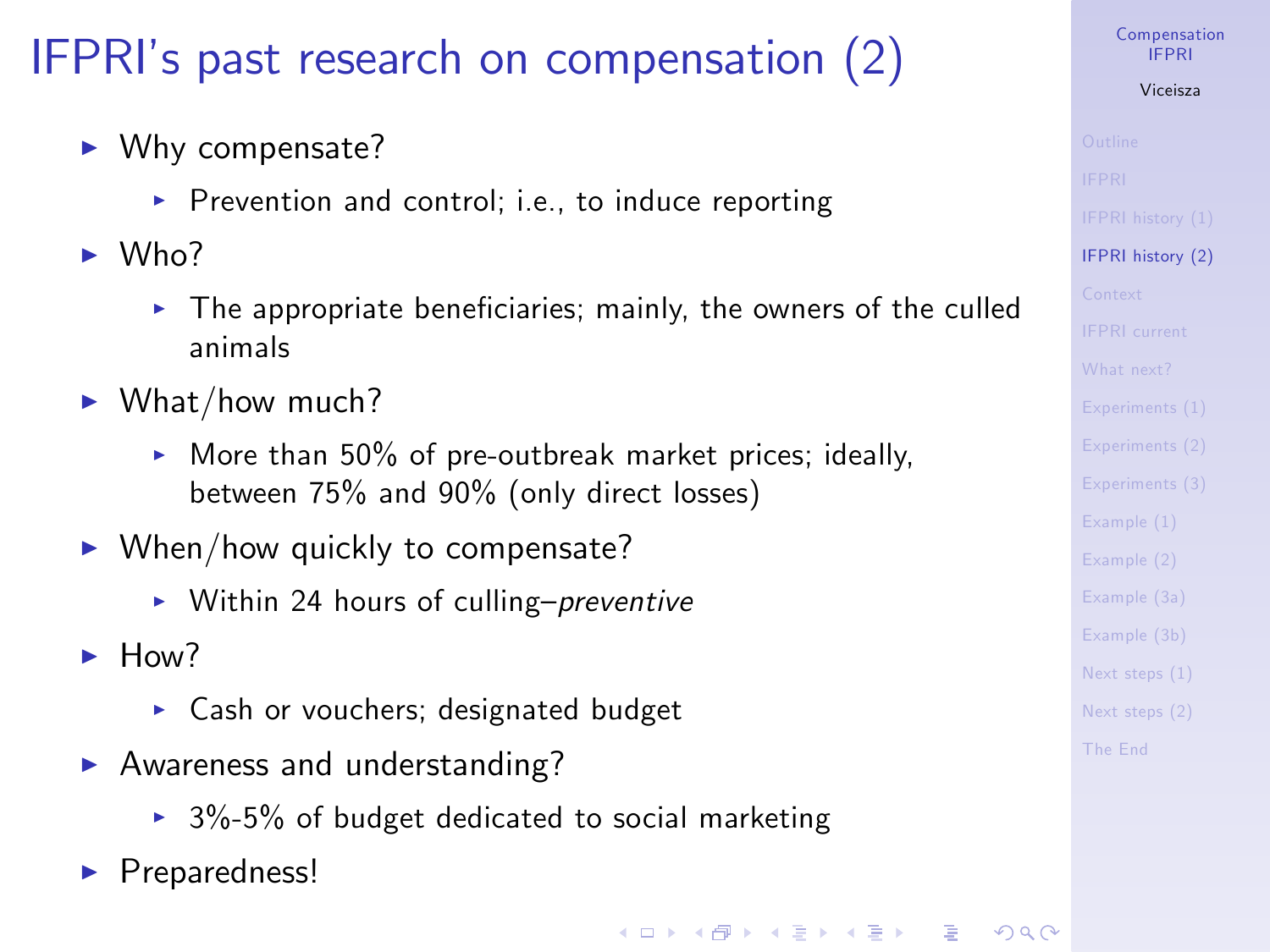# Context based on discussions in the workshop

- $\blacktriangleright$  Recurring theme throughout the workshop
	- $\triangleright$  The purpose of compensation is for prevention and control, which means "to induce reporting"
- If we agree on this, then we can think of the "reporting" transaction as consisting of two sides
	- $\triangleright$  A "demand side" of reporting (e.g., the government side) and a "supply side" of reporting (e.g., the farmer side)
	- $\blacktriangleright$  The workshop has mainly focused on the "demand side"; i.e., what is the right price of compensation from the government side? (i.e., valuation methods etc.)
	- It has focused less on the "supply side"; i.e., what is the right price of compensation from the farmer side? (i.e., incentive compatibility etc.)
	- ▶ Just because government offers a "price" it does not mean farmers are willing to accept it and report-even if the price is based on careful valuation techniques
- <span id="page-5-0"></span> $\triangleright$  The remainder of the presentation will discuss how IFPRI is assessing the "demand side" (i.e., farmer incentives to report)

[Compensation](#page-0-0) IFPRI

# Viceisza

# [Context](#page-5-0)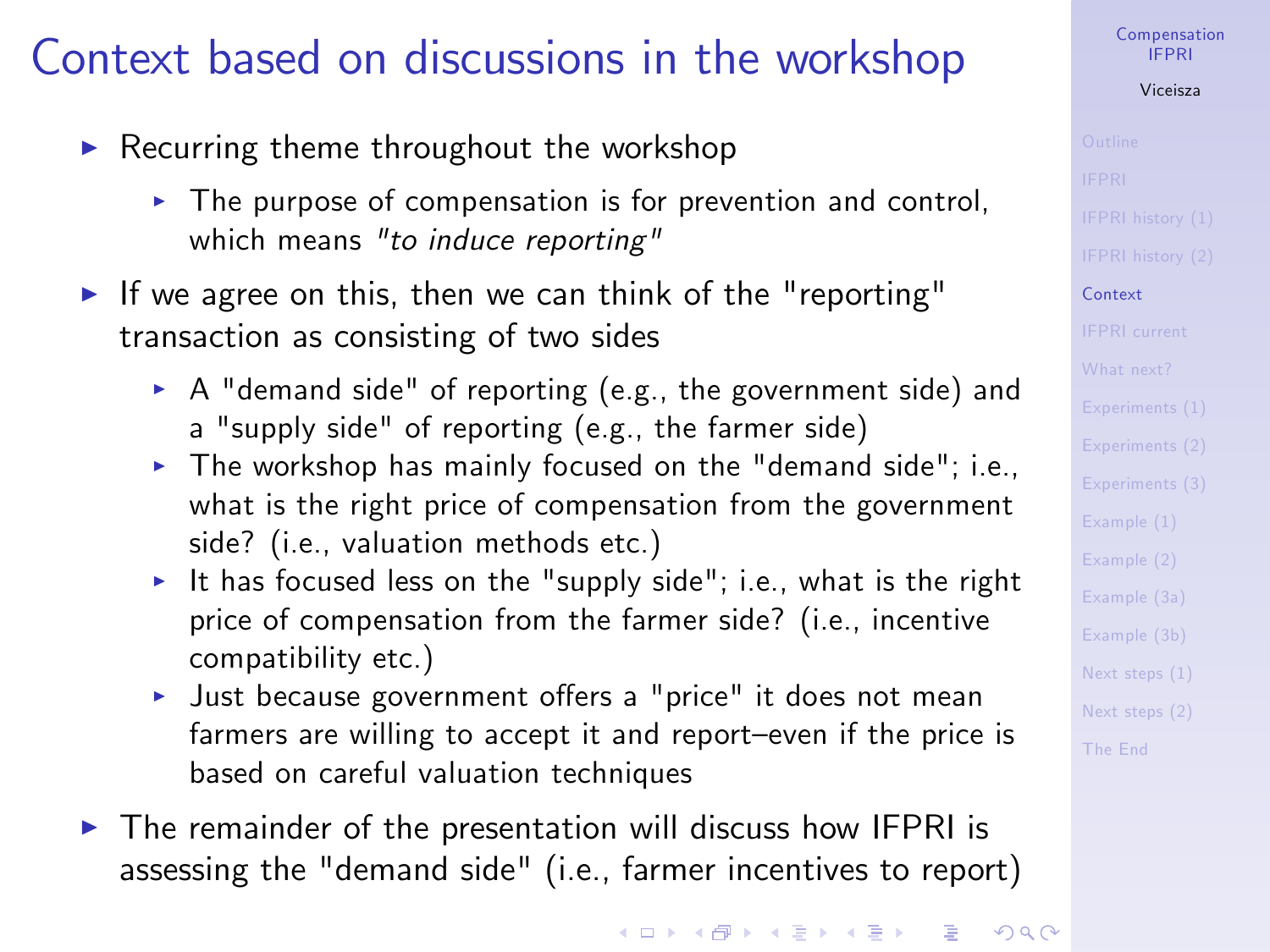# IFPRIís current research on compensation

- $\triangleright$  At least two of the previously mentioned issues can be addressed more rigorously
	- $\blacktriangleright$  What/how much to compensate?
	- $\blacktriangleright$  When/how quickly to compensate?
- $\blacktriangleright$  Namely, these questions determine people's incentives to report
- ▶ This has lead IFPRI to take a *behavior-based approach* to compensation; i.e., economics experiments (more later)
	- $\blacktriangleright$  Experiments on preferences
		- $\triangleright$  Willingness-to-report experiments
		- $\blacktriangleright$  Risk, time and trust experiments
	- $\blacktriangleright$  Experiments on institutions
		- $\triangleright$  Mechanism design: Can we design institutions that interact with preferences to induce optimal reporting?
- <span id="page-6-0"></span> $\blacktriangleright$  How do the Ott-Traoré approaches (presentations) fit in?
	- $\triangleright$  Well, among other things they inform carefully what parameter values to calibrate the experiments at

[Compensation](#page-0-0) IFPRI

# Viceisza

## [IFPRI current](#page-6-0)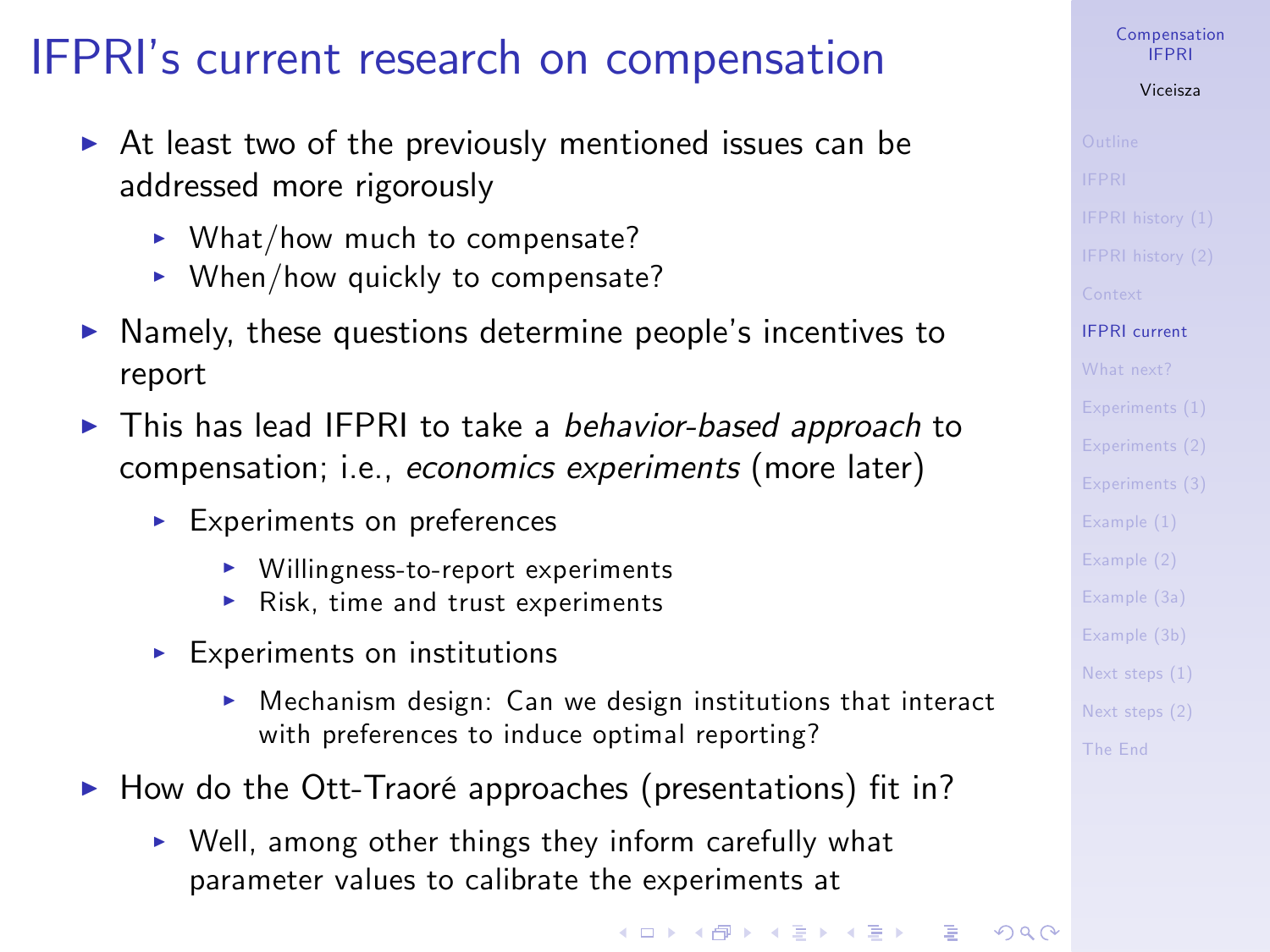# What next?

- $\blacktriangleright$  First, what are experiments?
- <span id="page-7-0"></span> $\blacktriangleright$  Then, examples of compensation-related experiments

### [Compensation](#page-0-0) IFPRI

# Viceisza

[What next?](#page-7-0)

[Example \(3a\)](#page-13-0)

[Example \(3b\)](#page-14-0)

[Next steps \(1\)](#page-15-0)

[Next steps \(2\)](#page-16-0)

**KORK EXTER A BY A GACK**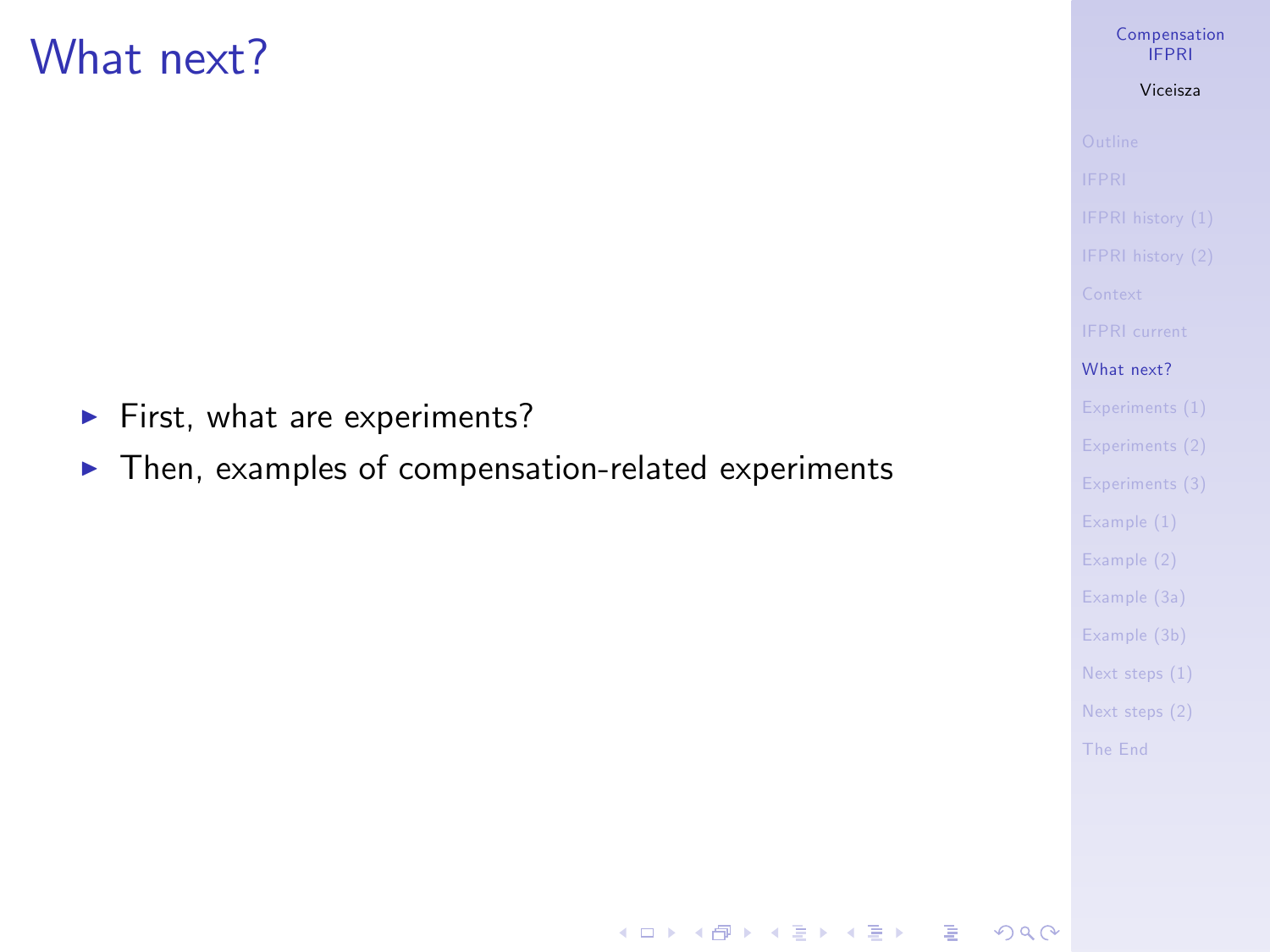# What are experiments? (1)

- $\triangleright$  We refer to economics (behavior-based) experiments
- $\triangleright$  A "session" in which we observe people's behavior in a controlled environment. Usually, framed around a "game"
- $\triangleright$  Quick example (more later)
	- $\triangleright$  Suppose we want to know the price at which a farmer is willing to report a disease outbreak
	- $\triangleright$  We can conduct a "game" in which the farmer has private information about an "outbreak"
	- $\triangleright$  Suppose there is a return to reporting, but that it is also risky/costly to report
	- $\triangleright$  We can vary the returns to reporting (i.e., level of compensation) and study the following question: "What is the right price that induces the farmer to report?"
	- $\triangleright$  Note that we can also vary the velocity at which compensation occurs and study a different question
- <span id="page-8-0"></span> $\blacktriangleright$  Important (!)
	- $\triangleright$  What do we hope to learn from conducting the experiment?
	- $\blacktriangleright$  This determines the design of the experiment

[Compensation](#page-0-0) IFPRI Viceisza

[Experiments \(1\)](#page-8-0)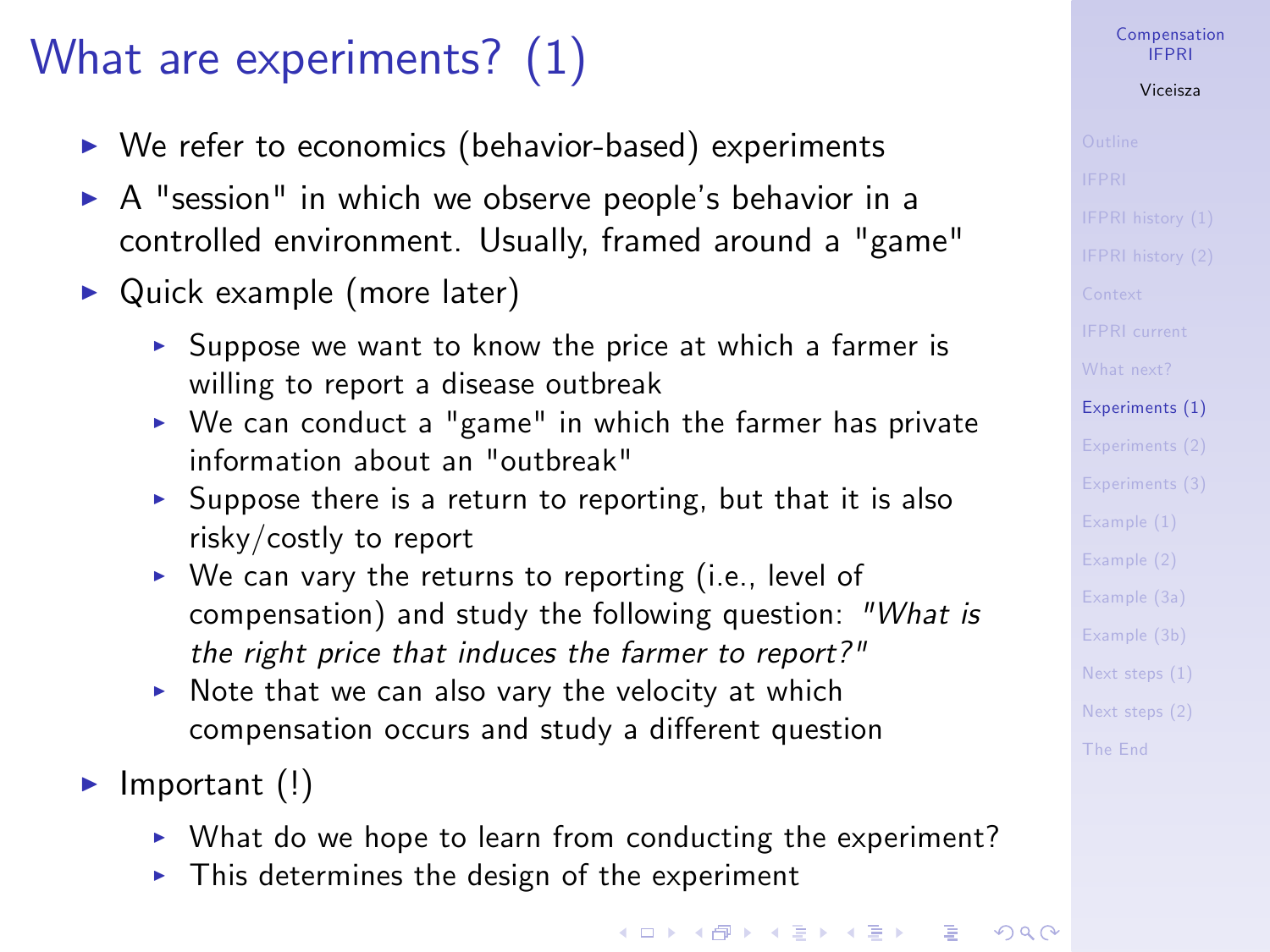# What are experiments? (2)

 $\triangleright$  Different scales of experiments distinguished by 4 features

| <b>Name</b> | <b>Features</b> |            |        |           |
|-------------|-----------------|------------|--------|-----------|
|             | Participant     | Location   | Task   | Knowledge |
| Laboratory  | Students        | University | Game   | Yes       |
| Artefactual | Farmers         | Field      | Game   | Yes       |
| Framed      | Farmers         | Field      | Actual | Yes       |
| Natural     | <b>Farmers</b>  | Field      | Actual | N٥        |

- $\blacktriangleright$  Lab experiments: Typically, with students at universities
- Artefactual field experiments: Also referred to as "lab experiments in the field". Quite popular since they are relatively costless to implement, but still identify generic behavioral responses
- <span id="page-9-0"></span> $\triangleright$  Framed and natural field experiments: Differ by the fact that participants in the latter tend not to know that they are part of an experiment. Many recent social programs have been implemented as framed or natural field experiments

[Compensation](#page-0-0) IFPRI

# Viceisza

[Experiments \(2\)](#page-9-0)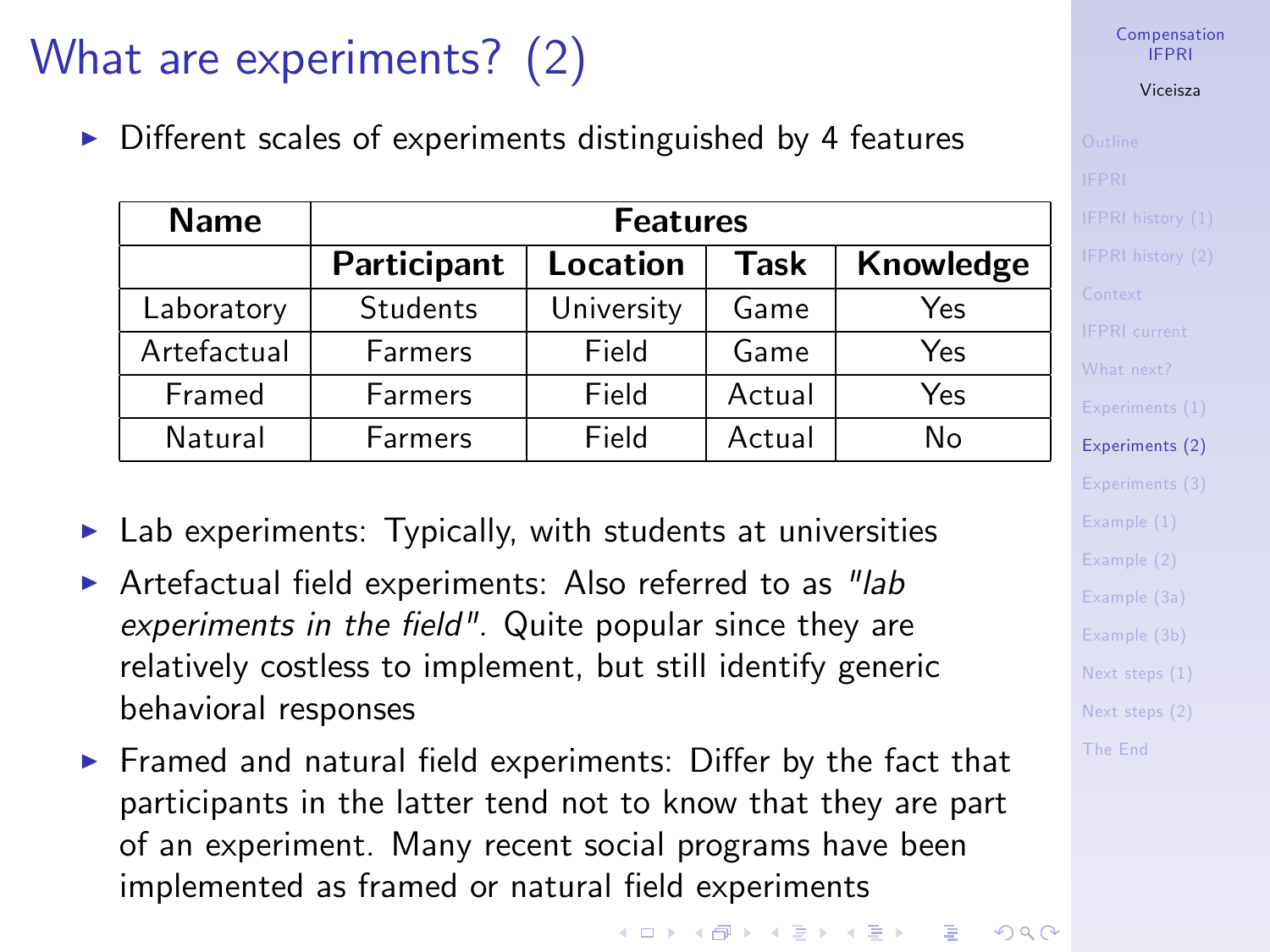# What are experiments? (3)

- $\blacktriangleright$  Why conduct experiments?
	- $\blacktriangleright$  Experiments elicit responses in a clear yet non-transparent manner, reducing participants' incentives to "lie"
	- $\blacktriangleright$  Experiments typically record people's actual decisions over tasks-as opposed to stated decisions
	- $\triangleright$  Experiments typically give monetary incentives for participating in tasks. Rewards depend on decisions made during the experiment
- $\blacktriangleright$  How are experiments different from surveys?
	- Experiments are different from surveys primarily in the way responses are elicited
	- $\triangleright$  Experiments and surveys form good complements to one another
- <span id="page-10-0"></span> $\blacktriangleright$  IFPRI and experiments
	- $\triangleright$  IFPRI Mobile Experimental Economics Laboratory (IMEEL, <http://www.ifpri.org/themes/IMEEL/imeel.asp>)
	- $\blacktriangleright$  Equipment and know-how to conduct both computer- and paper-based experiments in the field

## Viceisza

[Experiments \(3\)](#page-10-0)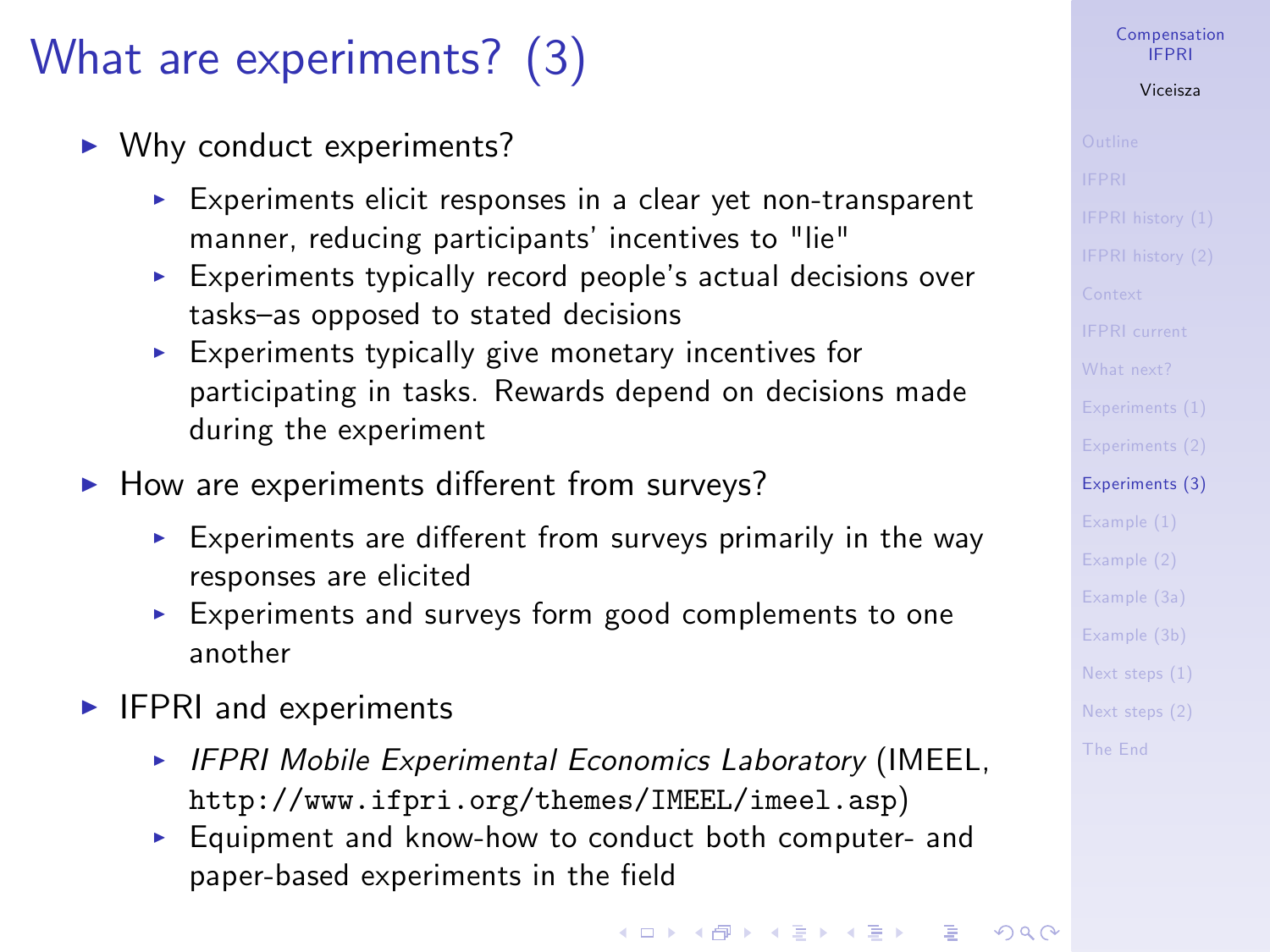# Experiment (1): "The price is right"

- **>** Suppose we want to learn the "right price" of compensation
- $\triangleright$  Consider a game in which a farmer (say, Juan) has a stock of some commodity (e.g., toy chicken) that can be sold in a market for a price of \$X
- $\triangleright$  Suppose Juan has private information about some occurence (e.g., a coin flip that lands "cara" o "sello")
	- $\blacktriangleright$  If "cara", the market is undisturbed for two periods
	- If "sello", the market is undisturbed this period, but may be disturbed next period
- ▶ Juan chooses whether or not to report when "sello" occurs
	- If he reports, Juan loses half his stock and gets compensated at price "a" times \$X, where "a" lies between 0.5 and 2
	- $\blacktriangleright$  If he does not report and the market is disturbed, Juan loses half his stock and does not get compensated for them
- <span id="page-11-0"></span> $\triangleright$  We can vary multiple parameters to study the level of compensation that induces reporting
	- $\triangleright$  Calibrate "X" and "a" and vary levels
	- $\blacktriangleright$  $\blacktriangleright$  $\blacktriangleright$  Exogenously induce disturbance

[Compensation](#page-0-0) IFPRI

## Viceisza

[Example \(1\)](#page-11-0)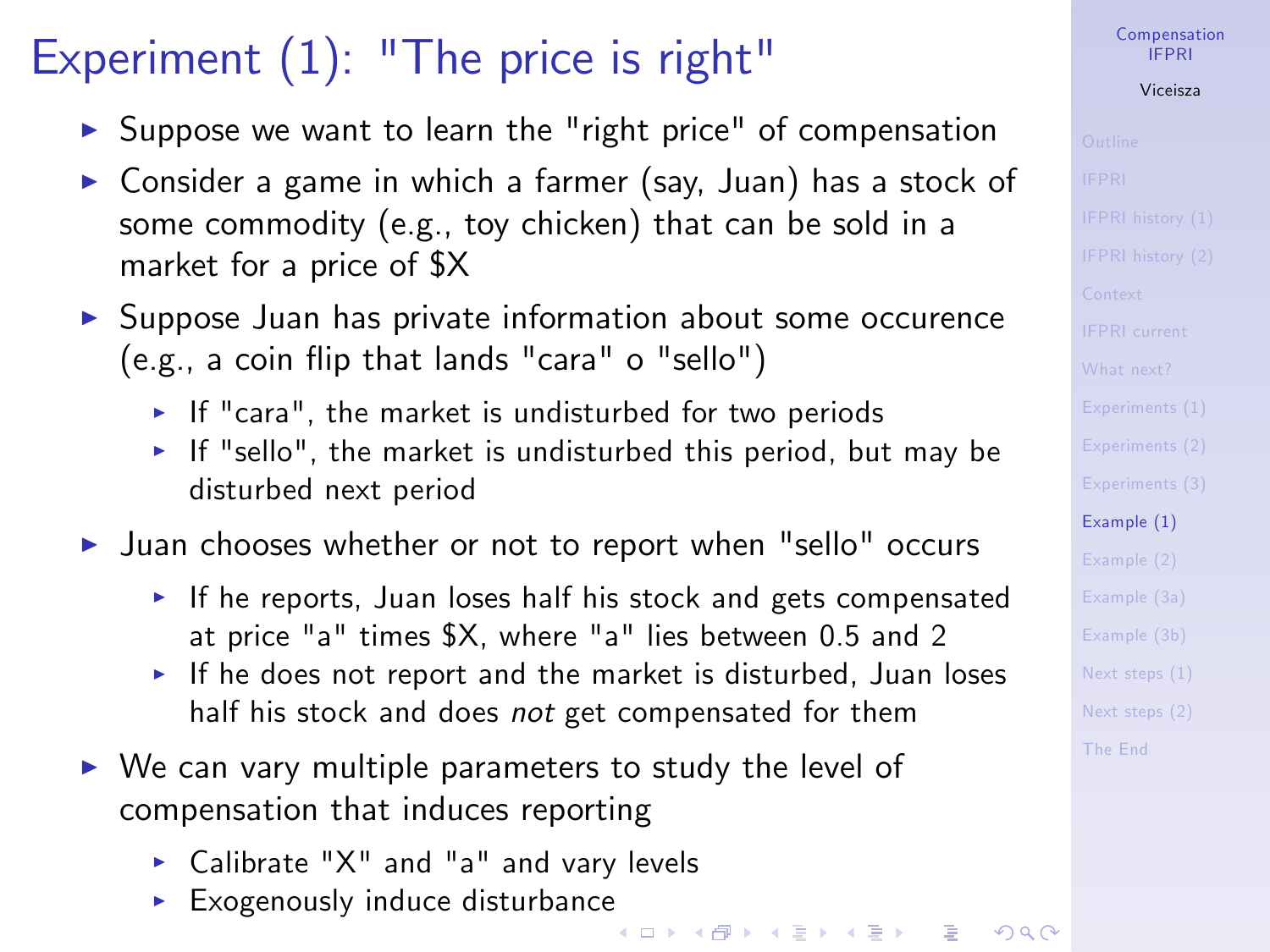# Experiment (2): "The time/risk is right"

- $\blacktriangleright$  The above example alludes to at least two issues
	- $\triangleright$  Occurrence of "sello" is risky
	- $\triangleright$  Compensation need not be either immediate or certain
- $\triangleright$  We can consider an alternative game in which Juan does not get compensated till a third or later period
- $\triangleright$  We can also consider another game in which Juan may not get compensated at all due to some random event
- $\triangleright$  We can also study Juan's risk and time preferences by having him play risk and time preference games (i.e., have Juan choose over real lotteries and trade-offs between immediate and future earnings)
- <span id="page-12-0"></span> $\triangleright$  These preferences will also serve as controls in the games described previously

[Compensation](#page-0-0) IFPRI

### Viceisza

# [Example \(2\)](#page-12-0)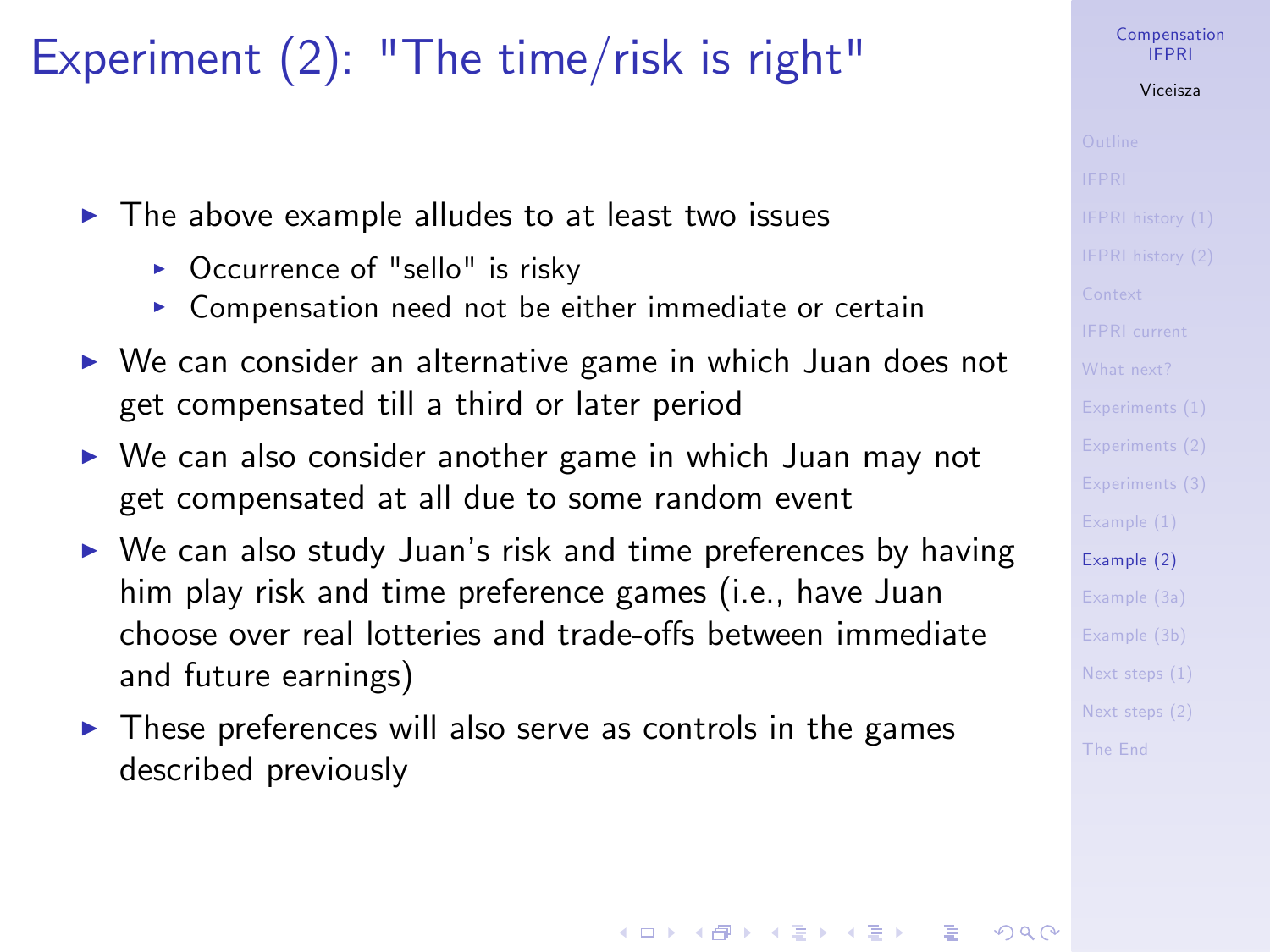# Experiment (3a): "Design of optimal reporting mechanism"

- $\blacktriangleright$  The previous experiments mainly studied preferences for reporting, time and risk
- $\triangleright$  We can also conduct experiments that explicitly vary the reporting mechanism
- $\triangleright$  Suppose that reporting now not only depends on Juan, but also on other farmers
- $\triangleright$  Can this reduce monitoring costs and induce higher reporting levels?
- $\blacktriangleright$  In particular, is one institution more likely to induce reporting over another?
- <span id="page-13-0"></span> $\blacktriangleright$  Compare two cases
	- $\triangleright$  Compensation based on group reporting
	- $\triangleright$  Compensation conditional on level of bio-security

[Compensation](#page-0-0) IFPRI

## Viceisza

[Example \(3a\)](#page-13-0)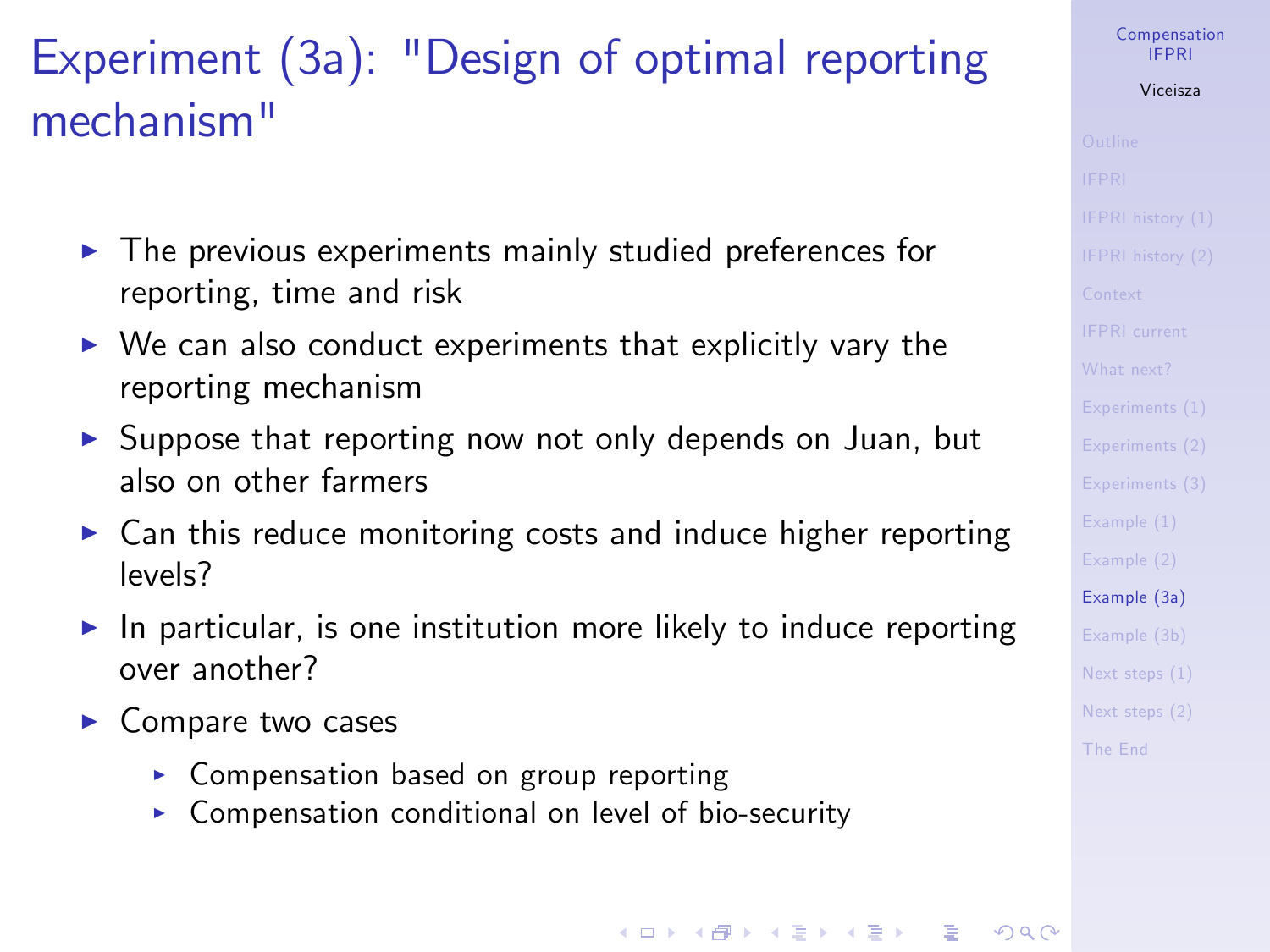# Experiment (3b): "Design of optimal reporting mechanism"

- $\triangleright$  Compensation based on group reporting
	- $\triangleright$  Suppose groups of farmers are identified based on geographical area
	- If at least one person in the group reports an outbreak, the group gets compensated at price of "a" times \$X for "a" greater than 1
	- If not, all birds in infected region are culled and there is no compensation
	- $\triangleright$  Aim: Lower monitoring cost and incentivize group monitoring
	- Possible caveats: (a) outside options, (b) social conflict, (c) unfairness?
- $\triangleright$  Compensation conditional on level of bio-security
	- $\triangleright$  Bio-security "level" represented by size of stock
	- $\triangleright$  Smaller stocks less likely to get compensated
	- Possible caveats: (a) social exclusion, (b) perverse incentives to report among smallholders?
- <span id="page-14-0"></span> $\blacktriangleright$  How do the two systems compare with regard to incentives to report?

### [Compensation](#page-0-0) IFPRI

# Viceisza

[Example \(3b\)](#page-14-0)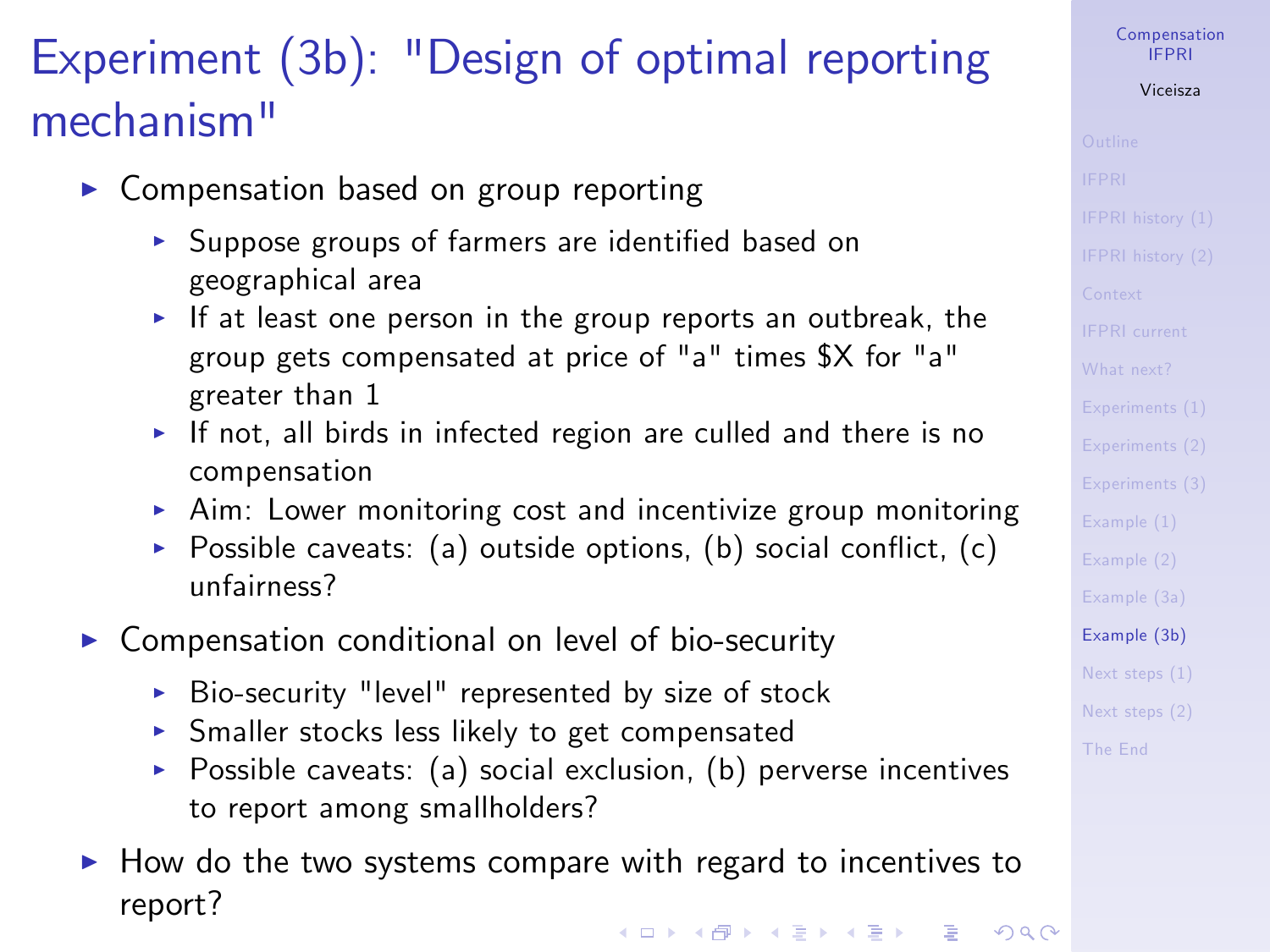# Next steps (1): HPAI Project

- ▶ DFID-funded HPAI control project
	- $\triangleright$  Participating institutions: IFPRI, ILRI, FAO, RVC, UC Berkeley
- $\triangleright$  Three clusters (disease risk, livelihood impact, institutional challenges) and synthesis analysis (see figure)

Figure: Clusters of DFID-funded HPAI Project



[Compensation](#page-0-0) IFPRI Viceisza

- 
- 
- 
- 
- 
- [Next steps \(1\)](#page-15-0)
- 

<span id="page-15-0"></span> $\triangleright$  Within institutional cluster, behavior-based economics experiments**KORKA SERKER ORA**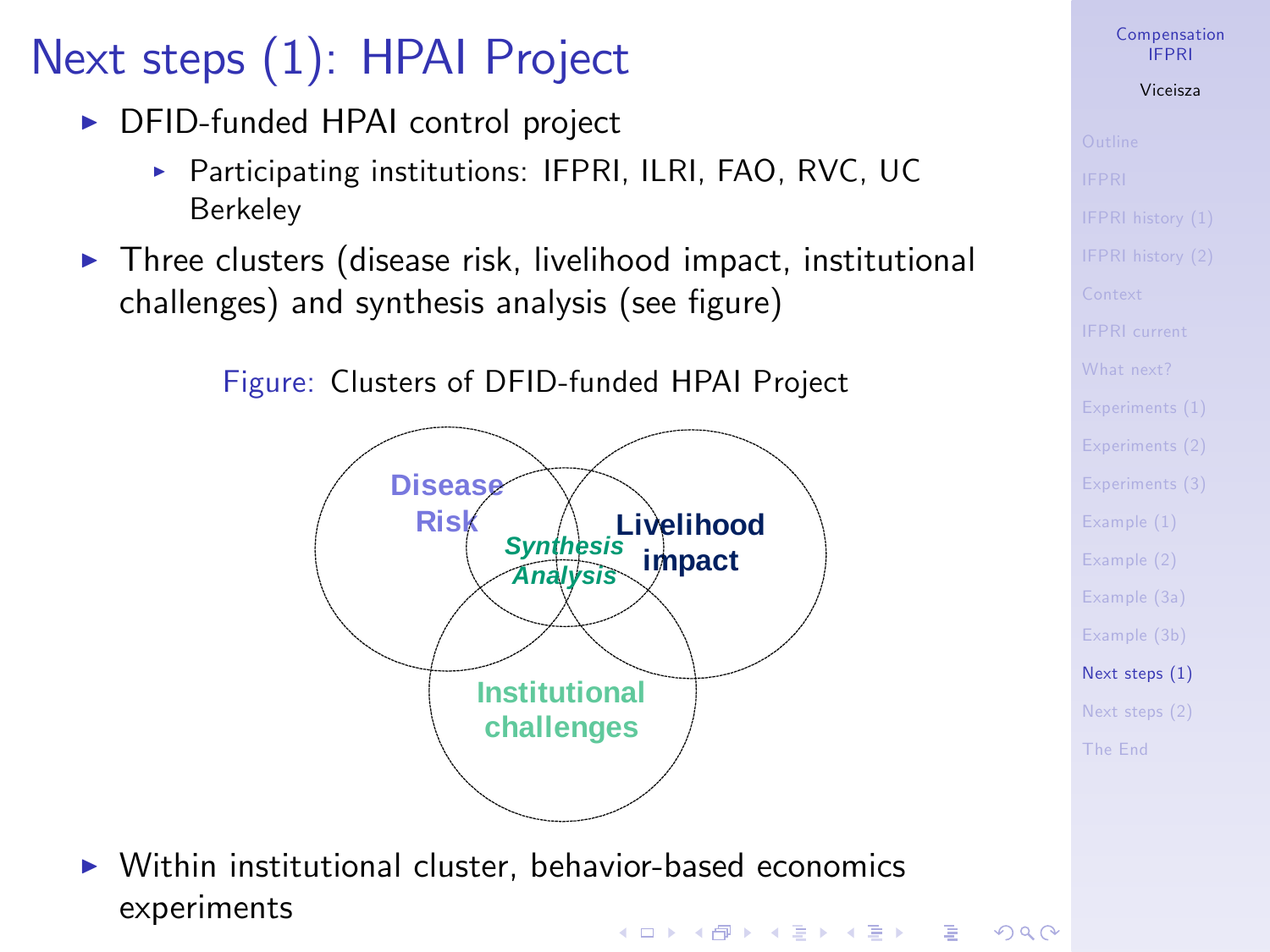# Next steps (2): Conduct experiments

- $\blacktriangleright$  Experiments currently under design
- $\blacktriangleright$  Which countries?
	- $\blacktriangleright$  Indonesia
		- $\blacktriangleright$  History: Compensation did not work
		- $\triangleright$  Why not? (1) Decentralization, (2) limited funds and (3) lack of incentives among smallholders (sector 3, 4)
		- $\triangleright$  Status quo: Lack of interest in compensation. Consider other options such as (1) market closure and (2) demand-driven best practices for poultry production

# $\blacktriangleright$  Ghana

- ▶ Status quo: Preventive. Proposal to tie compensation to level of bio-security
- $\triangleright$  Question: Will this create perverse incentives for smallholders?

# $\triangleright$  Nigeria

- $\blacktriangleright$  Insurance schemes for poultry and compensation tied to insurance
- $\triangleright$  Question: Can group-based insurance schemes facilitate compensation? Are these self-sustaining?
- <span id="page-16-0"></span> $\blacktriangleright$  Perhaps, an option for smallholders in CPA?

[Compensation](#page-0-0) IFPRI

## Viceisza

[Next steps \(2\)](#page-16-0)